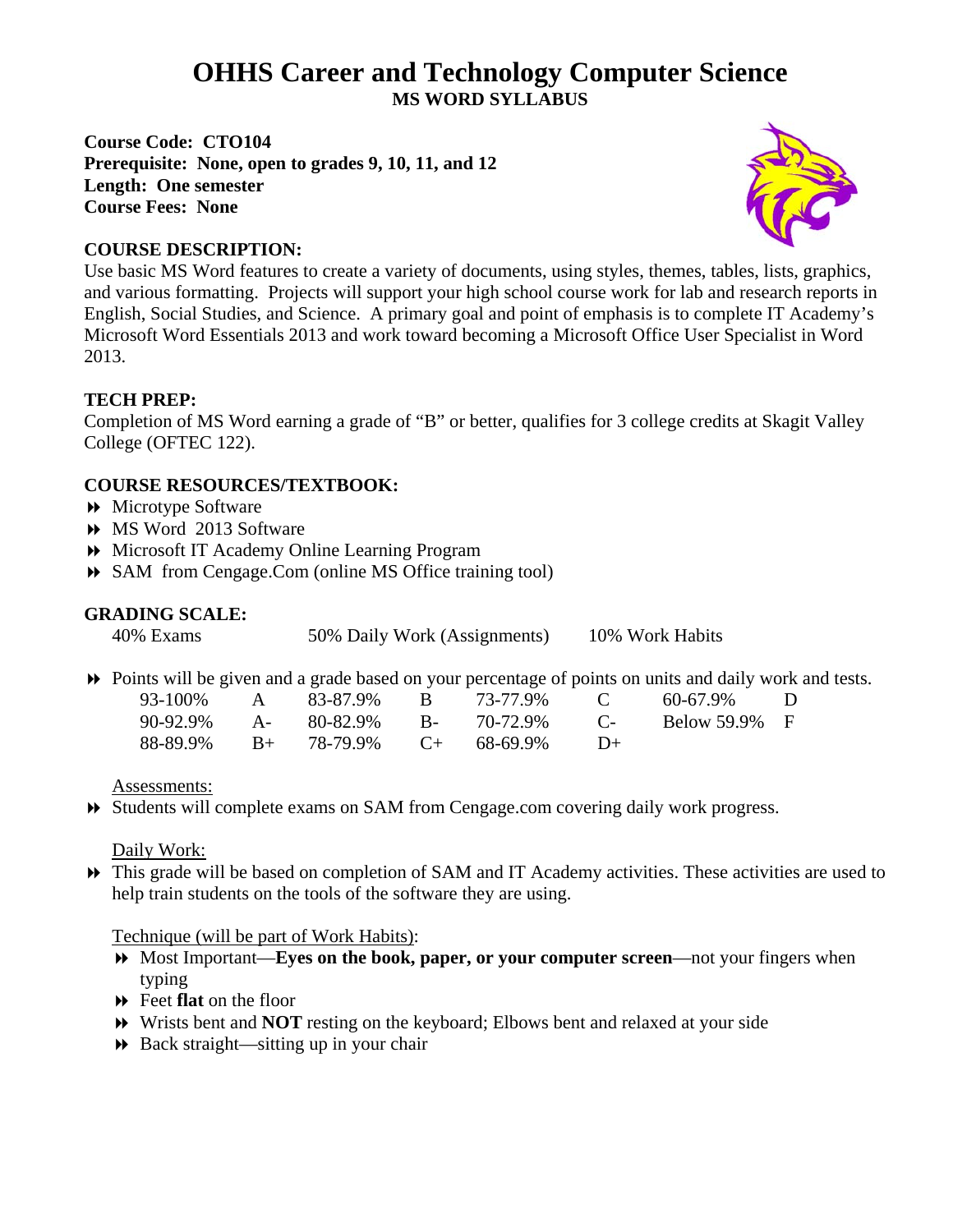#### Work Habits**:**

- o You will typically earn 10 points a day for coming to class and working in a professional, cooperative, and productive manner. Work habits will be figured into your daily work grade. Bonus points are available for exemplary work habits. The following actions will earn your points:
- $\circ$  +2 On time
- $\circ$  +2 In uniform, dressed appropriately
- $\circ$  +2 On task working on appropriate tasks
- $\circ$  +2 Respecting others with words and actions builds others up!
- $\circ$  +2 Obeying class rules

#### **MAJOR ASSESSMENTS:**

Unit Tests, Certiport Final

Keyboarding Speed/Improvement

**Exercise Checks** 

## **MATERIALS/SUPPLIES:**

Computers with internet access – provided in classroom

#### **INSTRUCTIONAL UNITS:**

- Review the Keyboard emphasizing **touch/**Microsoft Word features
- Microtype software
- Create and Manage Documents
- Format Text and Paragraphs and Sections
- Create Tables and Lists
- Apply References
- Insert and Format Objects

#### **OHHS PLAGIARISM POLICY:**

 Any student, who knowingly turns in any work that has been done by someone other than himself or herself, and fraudulently represents it as his/her own, shall be considered to have cheated. Cheating also includes: aiding someone else in cheating, the use or preparation of written, pictorial, or other materials not authorized by the instructor during a test or assignment, the use of testing materials obtained previous to the test date, or plagiarism of any kind. Students found cheating will also be subject to an office referral, which could result in a suspension. As an effort based school, students who have plagiarized/cheated must still demonstrate their learning. Thus, students will be given the opportunity to complete the work. This will fall under the "Late Work Policy" of the teacher where total possible points may be reduced